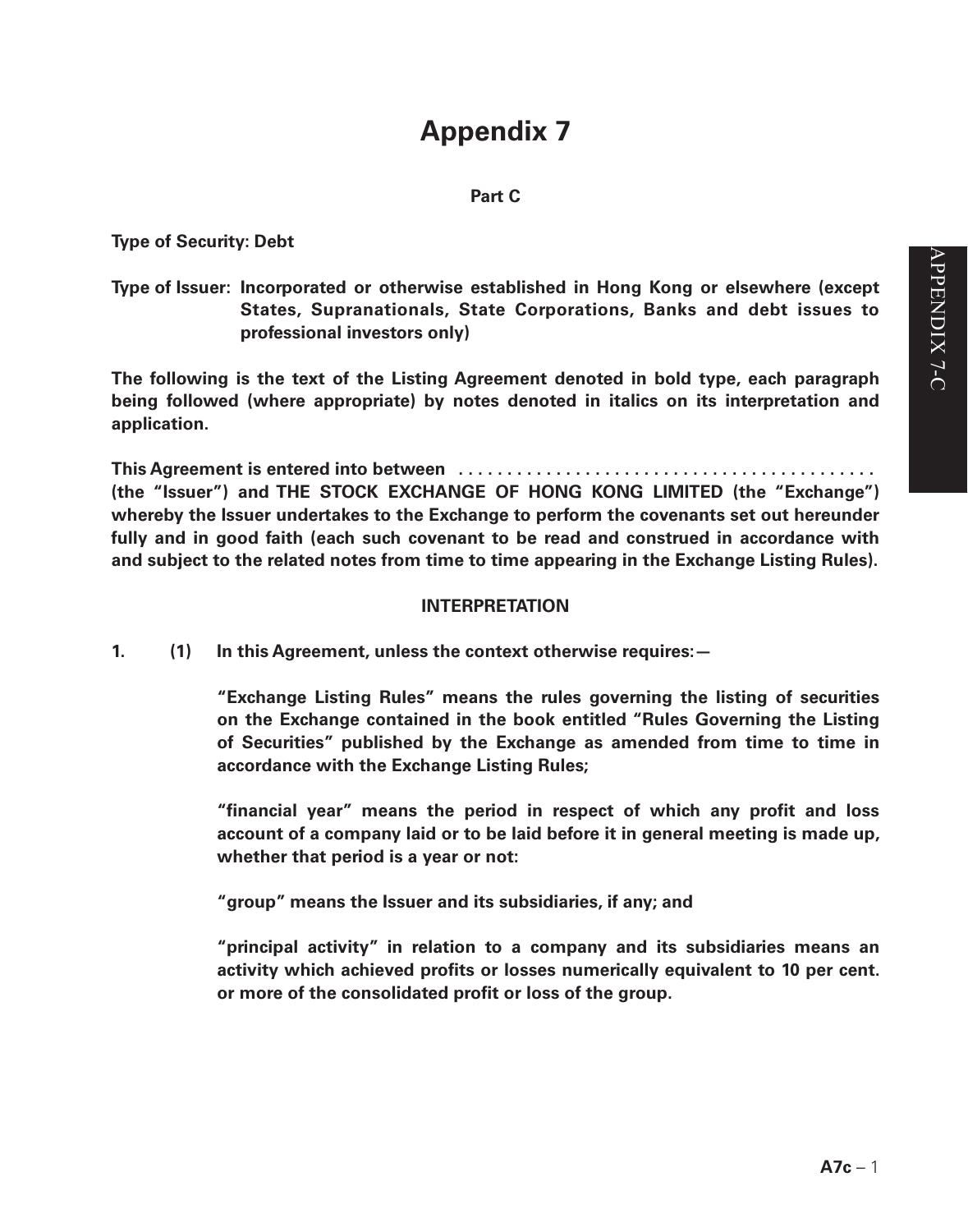- **(2) In this Agreement, unless the context otherwise requires, terms used which are defined or interpreted in the Exchange Listing Rules shall have the same meaning as in the Exchange Listing Rules.**
- **(3) Where this Agreement requires anything to be sent by any person in Hong Kong to any person outside Hong Kong and vice versa such thing shall be sent, where practicable, by airmail.**
- **(4) Any notice to be given under this Agreement shall be in writing and any notice to the holder of a bearer debt security may be given by being published in accordance with rule 2.07C of the Exchange Listing Rules.**

### **DISCLOSURE**

#### **General matters**

- **2. Generally and apart from compliance with all the specific requirements of this Agreement, the Issuer must comply with the following:—**
	- **(1) (a) [Repealed 1 January 2013]**
		- **(b) Without prejudice to paragraph 24, where in the view of the Exchange there is or there is likely to be a false market in its listed debt securities, the Issuer must, as soon as reasonably practicable after consultation with the Exchange, announce the information necessary to avoid a false market in its securities;**

*Note: If the Issuer believes that there is likely to be a false market in its listed debt securities, it must contact the Exchange as soon as reasonably practicable.*

### **(c) [Repealed 1 January 2013]**

- *2.1 [Repealed 1 January 2013]*
- *2.2 [Repealed 1 January 2013]*
- *2.3 [Repealed 1 January 2013]*
- *2.4 [Repealed 1 January 2013]*
- *2.5 References in this Agreement to informing the Exchange mean delivery of the relevant information to the Exchange in the manner determined by the Exchange from time to time and promulgated by way of a practice note to the Exchange Listing Rules.*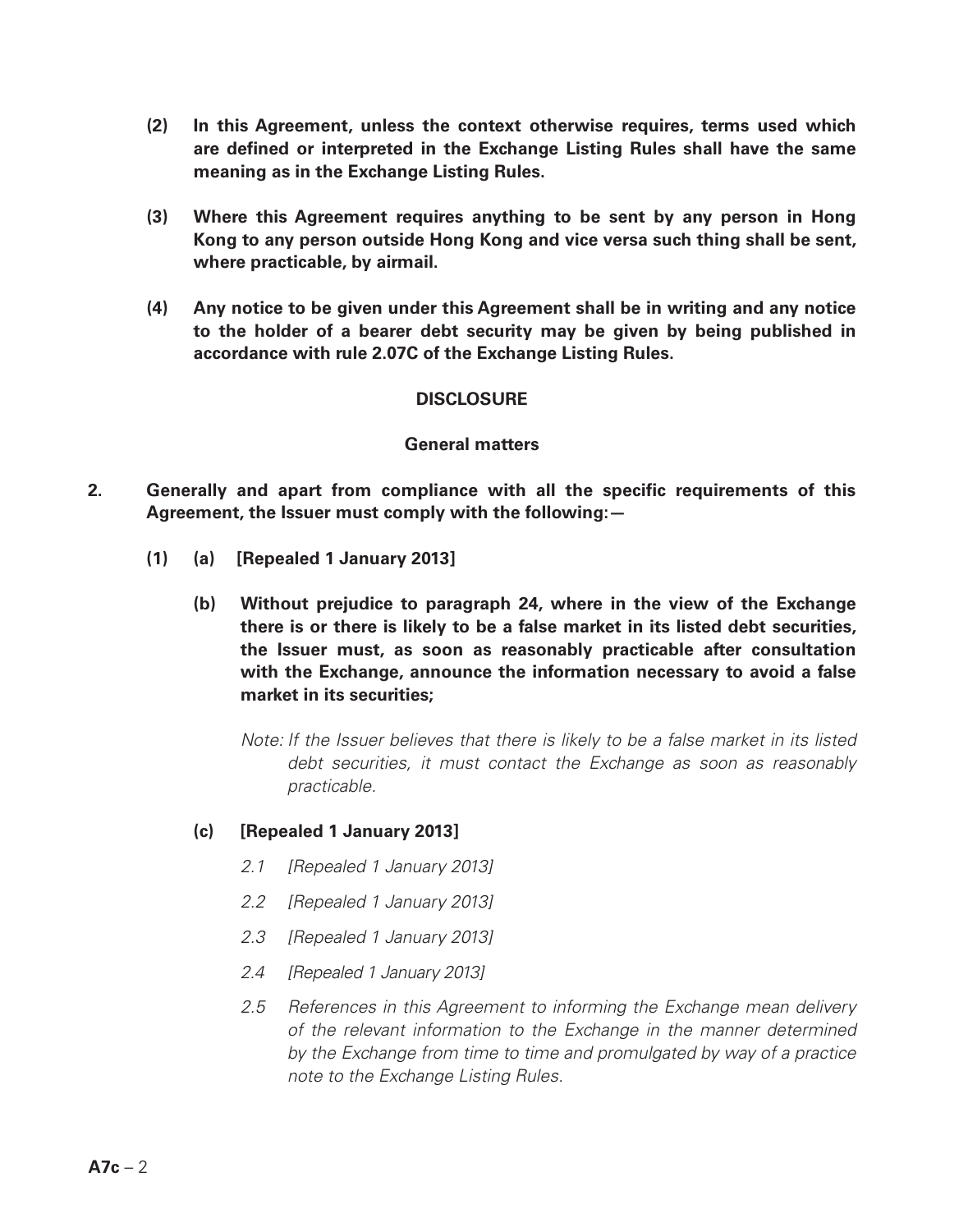- *2.6 Any obligation to inform holders of the Issuer's debt securities or the public will be satisfied by an announcement being published in accordance with rule 2.07C of the Exchange Listing Rules except where this Agreement requires some other form of notification. Certain such*  announcements must first have been reviewed by the Exchange in *accordance with paragraph 17 of this Agreement.*
- *2.7 [Repealed 1 January 2013]*
- *2.8 [Repealed 1 January 2013]*
- *2.9 [Repealed 1 January 2013]*
- *2.10 [Repealed 1 January 2013]*
- *2.11 [Repealed 1 January 2013]*
- **(d) (i) Where the Issuer is required to disclose inside information under the Inside Information Provisions of the Securities and Futures Ordinance, it must also simultaneously announce the information.**
	- **(ii) The Issuer must simultaneously copy to the Exchange any application to the Commission for a waiver from disclosure under the Inside Information Provisions, and promptly upon being notified of the Commission's decision copy the Exchange with the Commission's decision.**
- **(e) The Issuer and its directors must take all reasonable steps to maintain strict confidentiality of inside information until it is announced.**
- **(f) The Issuer must not divulge any information in such a way as to place in a privileged dealing position any person or class or category of persons. It must not release any information in such a way that Exchange transactions may be entered into at prices which do not reflect the latest available information.**
- **(g) The Issuer and its directors must seek to ensure that dealings do not take place between parties one of whom does not have inside information which the other possesses.**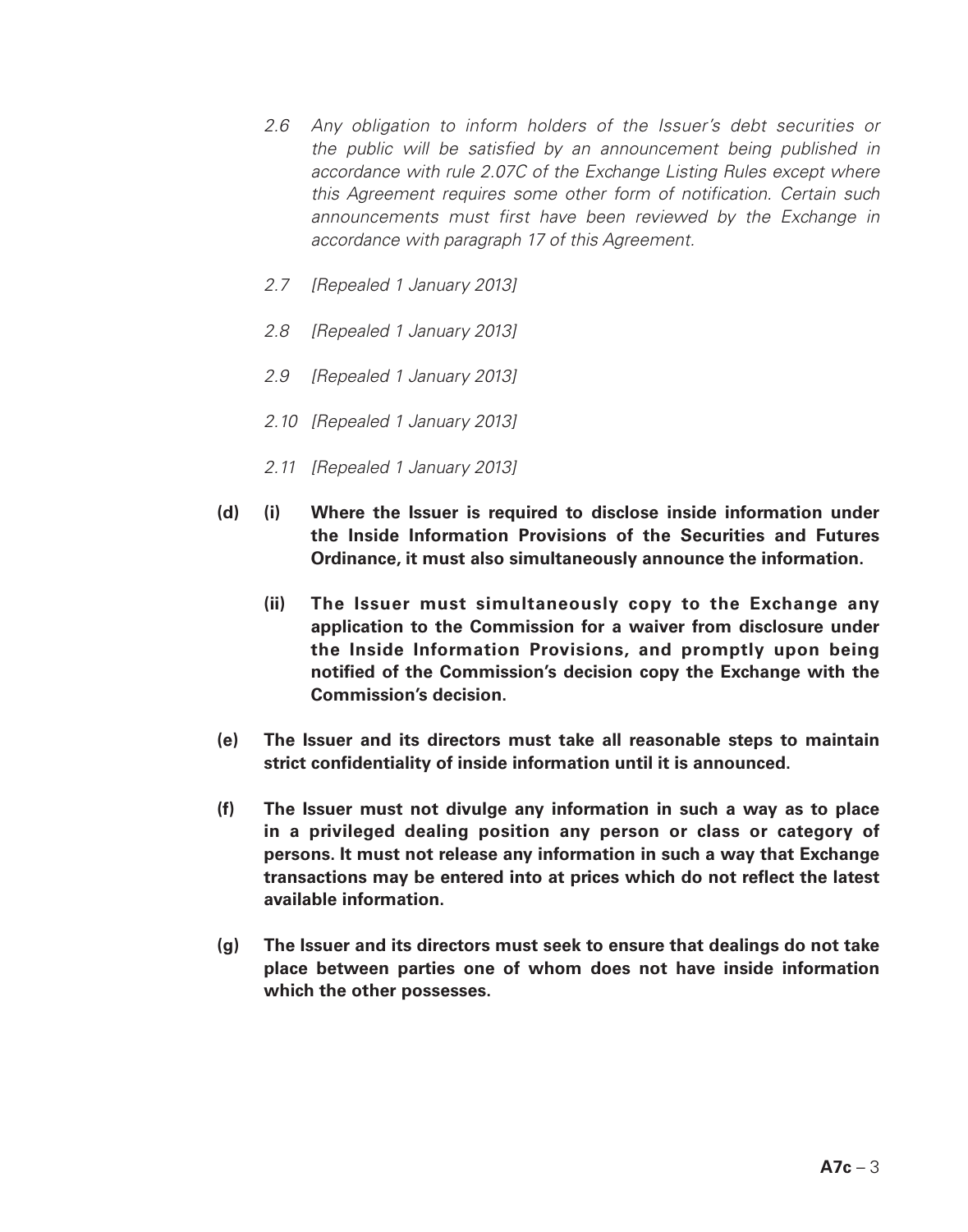- **(h) If, during the profit forecast period, an event occurs which, had it been known when the profit forecast was made, would have caused any of the assumptions upon which the forecast is based to have been materially different, the Issuer must promptly announce the event. In the announcement, the Issuer must also indicate its view of the likely impact of that event on the profit forecast already made.**
- **(i) If profit or loss generated by some activity outside the Issuer's ordinary and usual course of business which was not disclosed as anticipated in the document containing the profit forecast, materially contributes to or reduces the profits for the period to which the profit forecast related, the Issuer must announce this information, including an indication of the level to which the unusual activity has contributed to or reduced the profit.**

**The Issuer must announce the information as soon as it becomes aware that it is likely that the contribution to or reduction in the profits made or to be made by profit or loss generated or to be generated as aforesaid will be material.**

- **(2) it releases information to the Hong Kong market at the same time as the information is released to any other stock exchange on which its debt securities are listed; and**
- **(3) the Exchange Listing Rules in force from time to time.**
- **2A. Where the debt securities are guaranteed, the Guarantor must announce, as soon as reasonably practicable, any information which may have a material effect on its ability to meet the obligations under the debt securities.**

**Changes in the terms of debt securities**

**3. Any change in the rights attaching to any class of listed debt securities (including any change in the rate of interest carried) and any change in the rights attaching to any shares into which any listed debt securities are convertible or exchangeable must be published in accordance with rule 2.07C of the Exchange Listing Rules in advance.**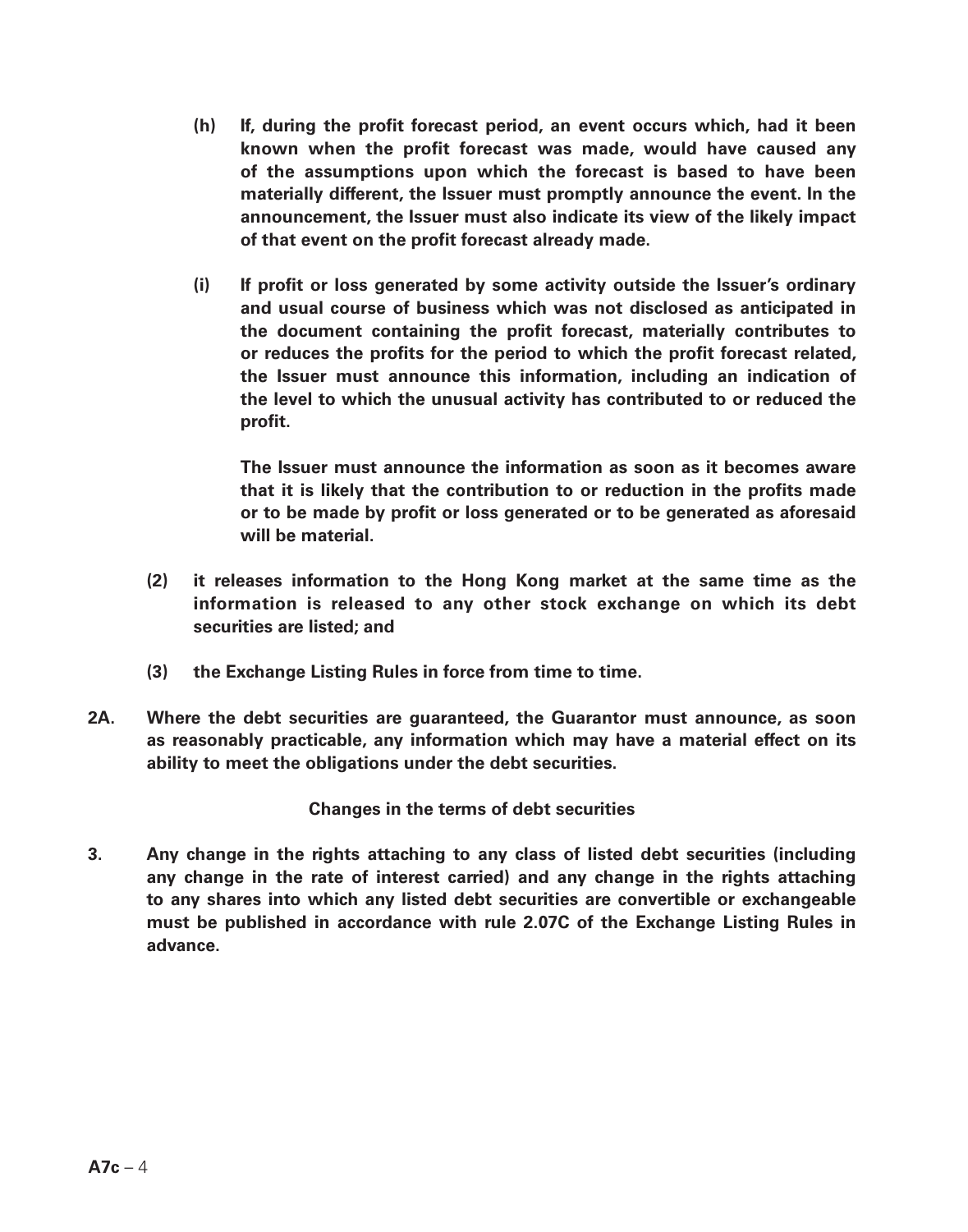#### **Decisions to pass interest payments**

**4. Any decision to pass any interest payment on listed debt securities must be published in accordance with rule 2.07C of the Exchange Listing Rules as soon as reasonably practicable after the decision has been made.**

#### **Purchase, redemption or cancellation**

- **5. Any purchase, redemption or cancellation by the Issuer, or any member of the group, of its listed debt securities must be published in accordance with rule 2.07C of the Exchange Listing Rules as soon as possible after such purchase, redemption or cancellation. The announcement should also state the amount of the relevant debt securities outstanding after such operations.**
	- *5.1 Purchases of debt securities may be aggregated and an announcement should be made when 5 per cent. of the outstanding amount of a debt security has been acquired. If the Issuer or the group purchases further amounts of that security an announcement should be made whenever an additional 1 per cent. has been acquired.*

### **Availability of annual report and accounts**

**6. If the documents of title to any listed debt securities are in bearer form, the time and place in Hong Kong at which copies of the accounts of the Issuer and auditors' report and directors' report thereon may be obtained without charge must be published in accordance with rule 2.07C of the Exchange Listing Rules. Where another company provides a guarantee for the debt security or where the debt security is convertible, exchangeable or carries subscription rights which are exercisable into the securities of another company, copies of the accounts of that other company and of the auditors' report and directors' report thereon must also be so available and the announcement must also state this.**

## **ANNUAL ACCOUNTS**

### **Distribution of annual report and accounts**

- **7. (1) If the Issuer is incorporated or otherwise established in Hong Kong it shall send to:—**
	- **(a) the trustee or fiscal agent in respect of its listed debt securities; and**
	- **(b) every holder of its listed debt securities (not being bearer debt securities),**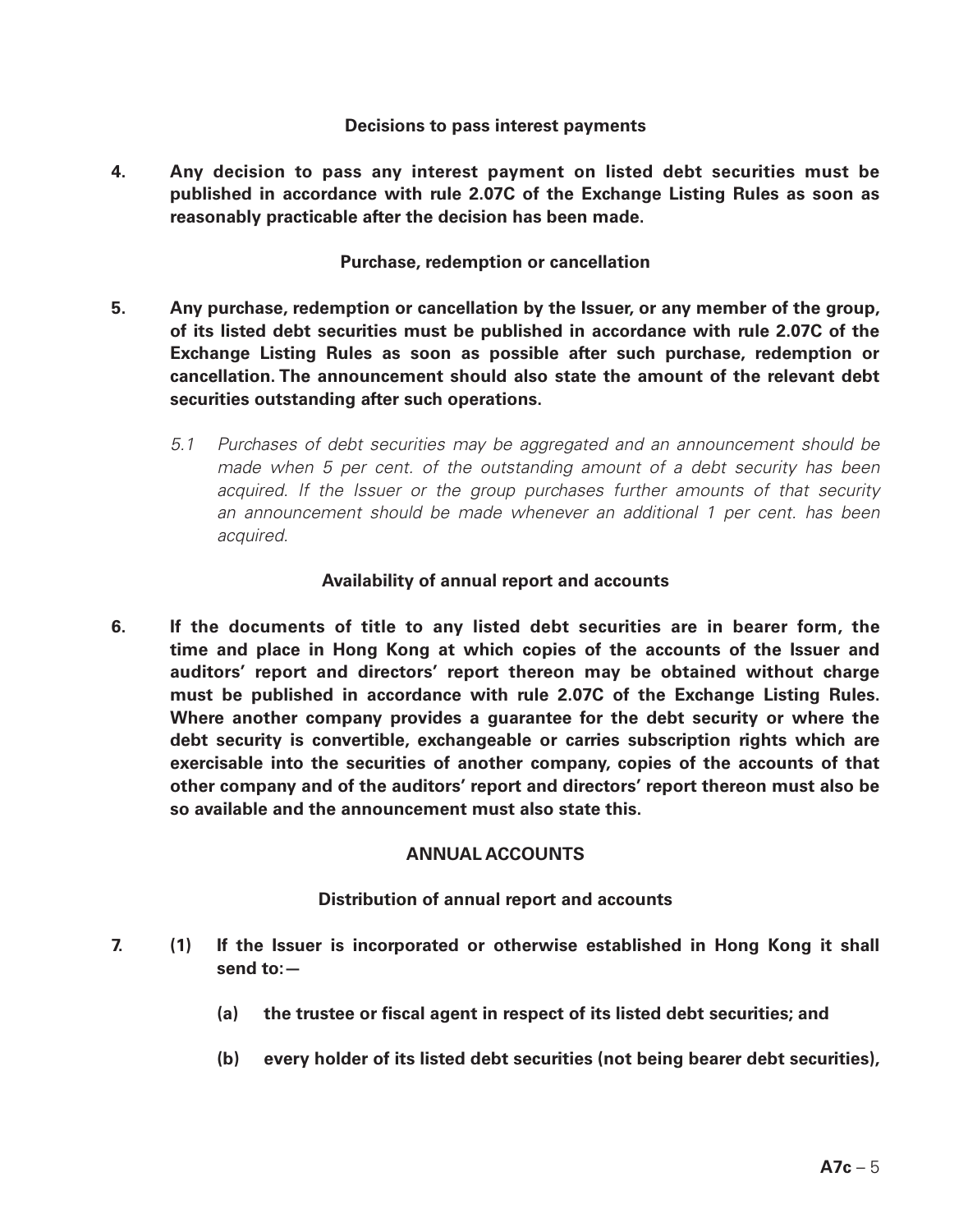**a copy of either (i) its annual report including its annual accounts and, where the Issuer prepares consolidated financial statements as referred to in section 379(2) of the Companies Ordinance, the consolidated financial statements or (ii) its summary financial report, not less than 21 days before the date of the Issuer's annual general meeting. The Issuer may send a copy of its summary financial report to a member and a holder of its listed securities in place of a copy of its annual report and accounts, provided that it complies with provisions no less onerous than the relevant provisions set out in sections 437 to 446 of the Companies Ordinance and in the Companies (Summary Financial Reports) Regulation for listed issuers incorporated in Hong Kong. An issuer, whose equity securities are not listed, may not distribute a summary financial report in place of its annual report.**

- **(2) Nothing in paragraph 7(1) shall require the Issuer to send any of the documents referred to therein to:—**
	- **(a) a person of whose address the Issuer is unaware; or**
	- **(b) more than one of the joint holders of any of its listed debt securities.**
		- *7.1 The directors' report, auditors' report and annual accounts and, where applicable, the summary financial report must be in the English language or be accompanied by a certified English translation.*
		- *7.2 Sections 429 and 431 of the Companies Ordinance require the directors of a Hong Kong issuer to lay the issuer's annual financial statements before its members at its annual general meeting within the period of 6 months after the end of the financial year or accounting reference period to which the annual financial statements relate.*
		- *7. 3 The Exchange may at its discretion suspend dealings in or cancel the listing of the debt securities of companies which fall into arrears in the issue of its directors' report and accounts. Companies having significant interests outside Hong Kong may apply for an extension of the six-month period. However, attention is drawn to section 431 of the Companies Ordinance which requires any extension of the time limit to be approved by the Court of First Instance.*
		- *7.4 The Issuer must send 1 copy of each of the English language version and the Chinese language version of the directors' report, annual accounts and, where applicable, its summary financial report to the Exchange at the same time as they are sent to the holders of the Issuer's listed debt securities with registered addresses in Hong Kong (see paragraph 18).*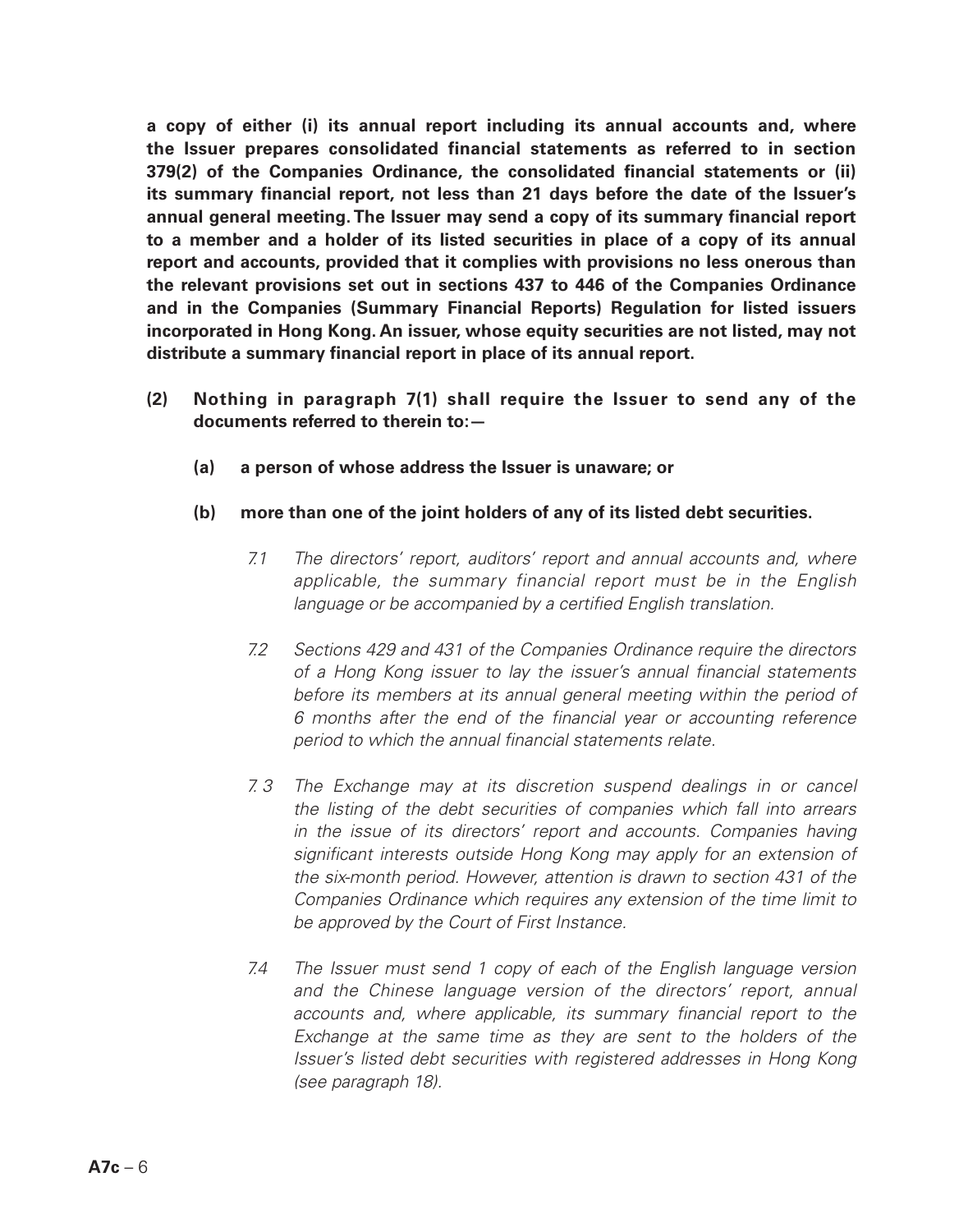- **8. (1) If the Issuer is incorporated or otherwise established outside Hong Kong it shall send to:—**
	- **(a) the trustee or fiscal agent in respect of its listed debt securities; and**
	- **(b) every holder of its listed debt securities (not being bearer securities),**

**a copy of either (i) the annual report and accounts and, where the Issuer prepares group accounts, its group accounts, together with a copy of the auditors' report or (ii) its summary financial report not less than 21 days before the date of the Issuer's annual general meeting nor more than six months after the end of the financial year to which they relate.**

- **(2) The Issuer should lay its annual financial statements before its members at its annual general meeting within the period of 6 months after the end of the financial year or accounting reference period to which the annual financial statements relate.**
- **(3) Nothing in paragraph 8(1) shall require the Issuer to send any of the documents referred to therein to:—**
	- **(a) a person of whose address the Issuer is unaware; or**
	- **(b) more than one of the joint holders of any of its listed debt securities.**
		- *8.1 The annual report and accounts must be in the English language or be accompanied by a certified English translation.*
		- *8.2 (1) The annual accounts are required to conform with accounting standards acceptable to the Exchange which will normally be at*  least the international accounting standards as promulgated from *time to time by the International Accounting Standards Board.*
			- *(2) Where the Exchange allows accounts to be drawn up otherwise than in conformity with accounting standards approved by the Hong Kong Institute of Certified Public Accountants, or the International Accounting Standards Board, the Exchange may, having regard to the jurisdiction in which the overseas issuer is incorporated, require the accounts to contain a statement of the financial effect of the material differences (if any) from either of those standards.*
			- *(3) The annual accounts must be audited by a person, firm or company who must be a practising accountant of good standing. Such person, firm or company must also be independent of the Issuer to the same extent as that required of an auditor under the Companies Ordinance and in accordance with the statements on independence issued by the International Federation of Accountants.*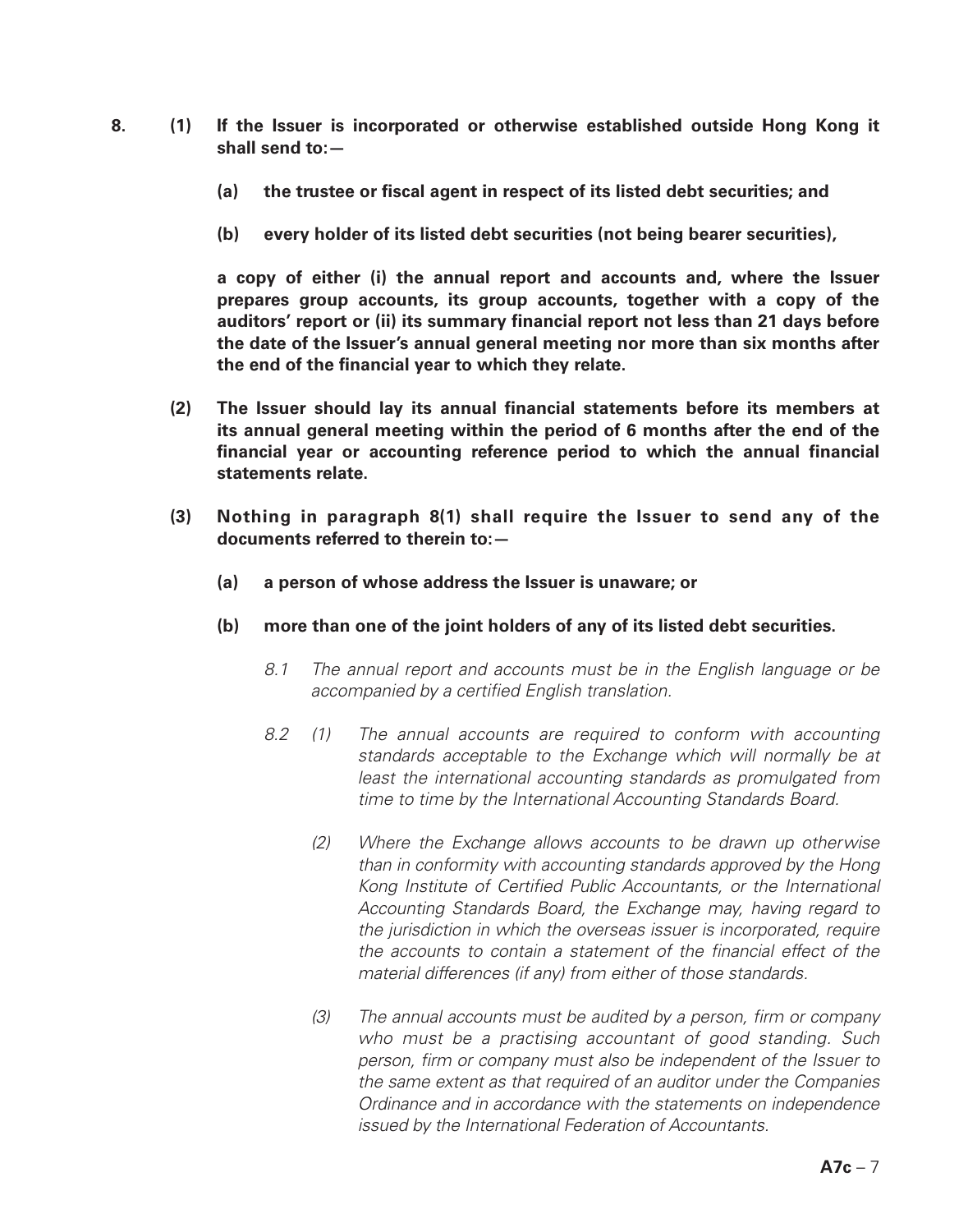- *(4) The accounts must be audited to a standard comparable to that required by the Hong Kong Institute of Certified Public Accountants or by the International Auditing and Assurance Standards Board of the International Federation of Accountants.*
- *8.3 (1) The report of the auditors must be annexed to all copies of the annual accounts and indicate whether in the opinion of the auditors the accounts give a true and fair view:—*
	- *(a) in the case of the Issuer's balance sheet, of the state of its affairs at the end of the financial year and in the case of the Issuer's profit and loss account, of the profit or loss and changes in financial position for the financial year; and*
	- *(b) in the case where consolidated accounts are prepared, of the state of affairs and profit or loss and changes in financial position of the group.*
	- *(2) The report of the auditors must indicate the act, ordinance or other legislation in accordance with which the annual accounts have been drawn up and the authority or body whose auditing standards have been applied.*
	- *(3) If the Issuer is not required to draw up its accounts so as to give a true and fair view but is required to draw them up to an equivalent standard, the Exchange may allow its accounts to be drawn up to that standard. Reference must, however, be made to the Exchange.*
	- *(4) An auditors' report which conforms to the requirements of the International Auditing Guidelines issued by the International Auditing and Assurance Standards Board of the International Federation of Accountants is acceptable.*
	- *(5) An auditors' report in a different form may be applicable in the case of banking and insurance companies. The wording of such an auditors' report should make it clear whether or not profits have been stated before transfers to or from undisclosed reserves.*
- *8.4 The Exchange may at its discretion suspend dealings in or cancel the listing of the debt securities of the Issuer if it falls into arrears in the issue of its annual report and accounts. If the Issuer has significant interests outside Hong Kong it may apply for an extension of the six month period.*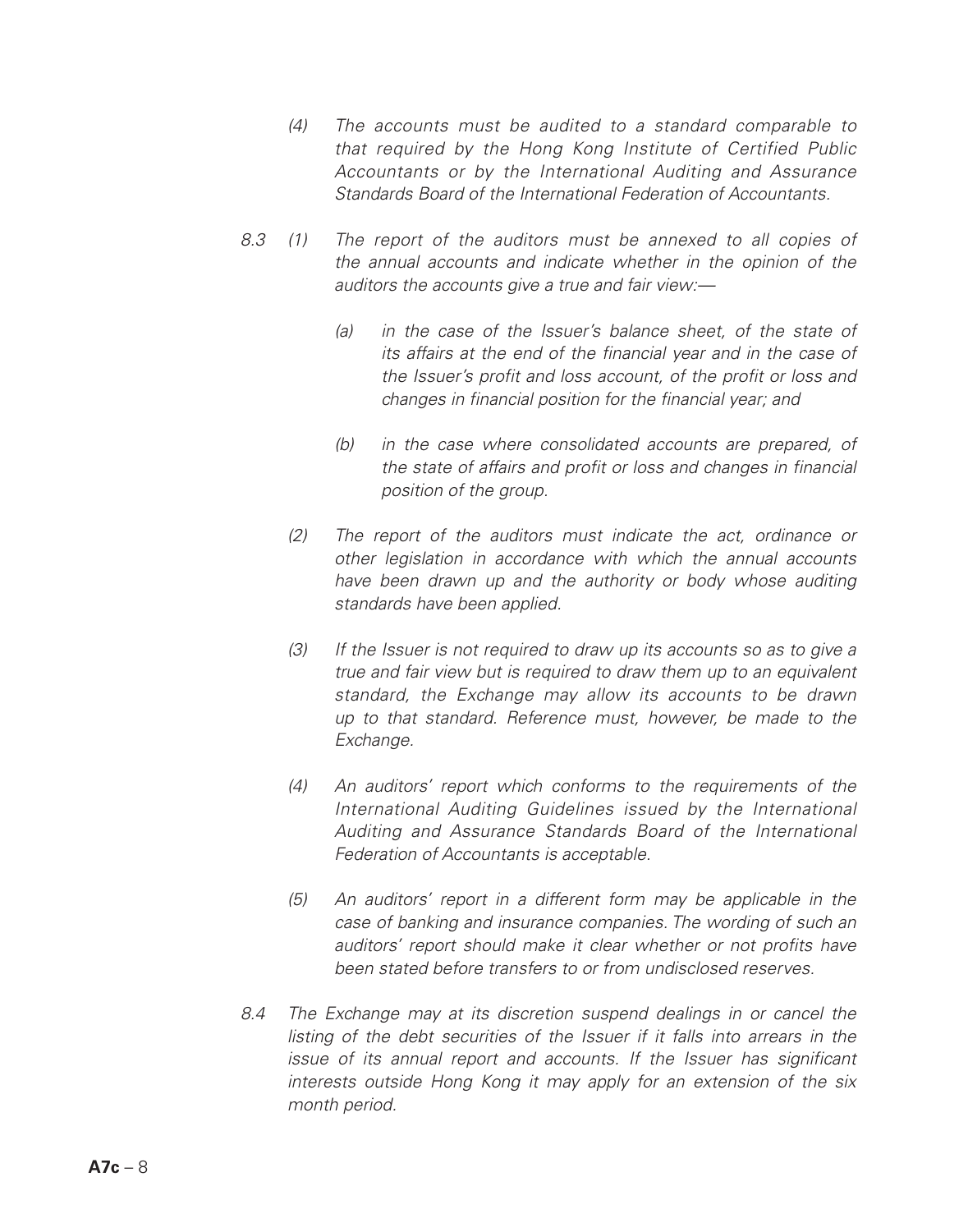*8.5 The Issuer must send 1 copy of each of the English language version and the Chinese language version of the annual report, accounts and, where applicable, the summary financial report to the Exchange at the address set out in Note 2.5 at the same time as they are sent to the holders of the Issuer's listed debt securities with registered addresses in Hong Kong (see paragraph 18).*

#### **Information to accompany annual report and accounts**

- **9. (1) The Issuer shall include in its annual report and accounts the disclosures required under the relevant accounting standards and the information set out below:—**
	- **(a) [Repealed 1 April 2015]**
	- **(b) [Repealed 1 April 2015]**
	- **(c) a statement showing:—**
		- **(i) the name of every subsidiary, its principal country of operation and its country of incorporation or other establishment; and**
		- **(ii) particulars of the issued share capital and debt securities of every subsidiary.**

**Provided that if, in the opinion of the directors of the Issuer, the number of them is such that compliance with this sub-paragraph would result in particulars of excessive length being given, compliance with this subparagraph shall not be required except in the case of subsidiaries carrying on a business the results of the carrying on of which, in the opinion of the directors, materially affected the amount of the profit or loss of the group or the amount of the assets of the group;**

- **(d) details of the classes and numbers of any convertible debt securities, options, warrants or similar rights issued or granted by the Issuer or any of its subsidiaries during the financial year, together with the consideration received by the Issuer or any of its subsidiaries therefor;**
- **(e) particulars of any exercise made during the financial year of any conversion or subscription rights under any convertible debt securities, options, warrants or similar rights issued or granted at any time by the Issuer or any of its subsidiaries;**
- **(f) particulars of any redemption or purchase or cancellation by the Issuer or any of its subsidiaries of its redeemable debt securities and the amount of such debt securities outstanding after any such redemption or purchase or cancellation has been made. Any such statement must distinguish between those listed securities which are purchased by the Issuer (and, therefore, cancelled) and those which are purchased by a subsidiary of the Issuer;**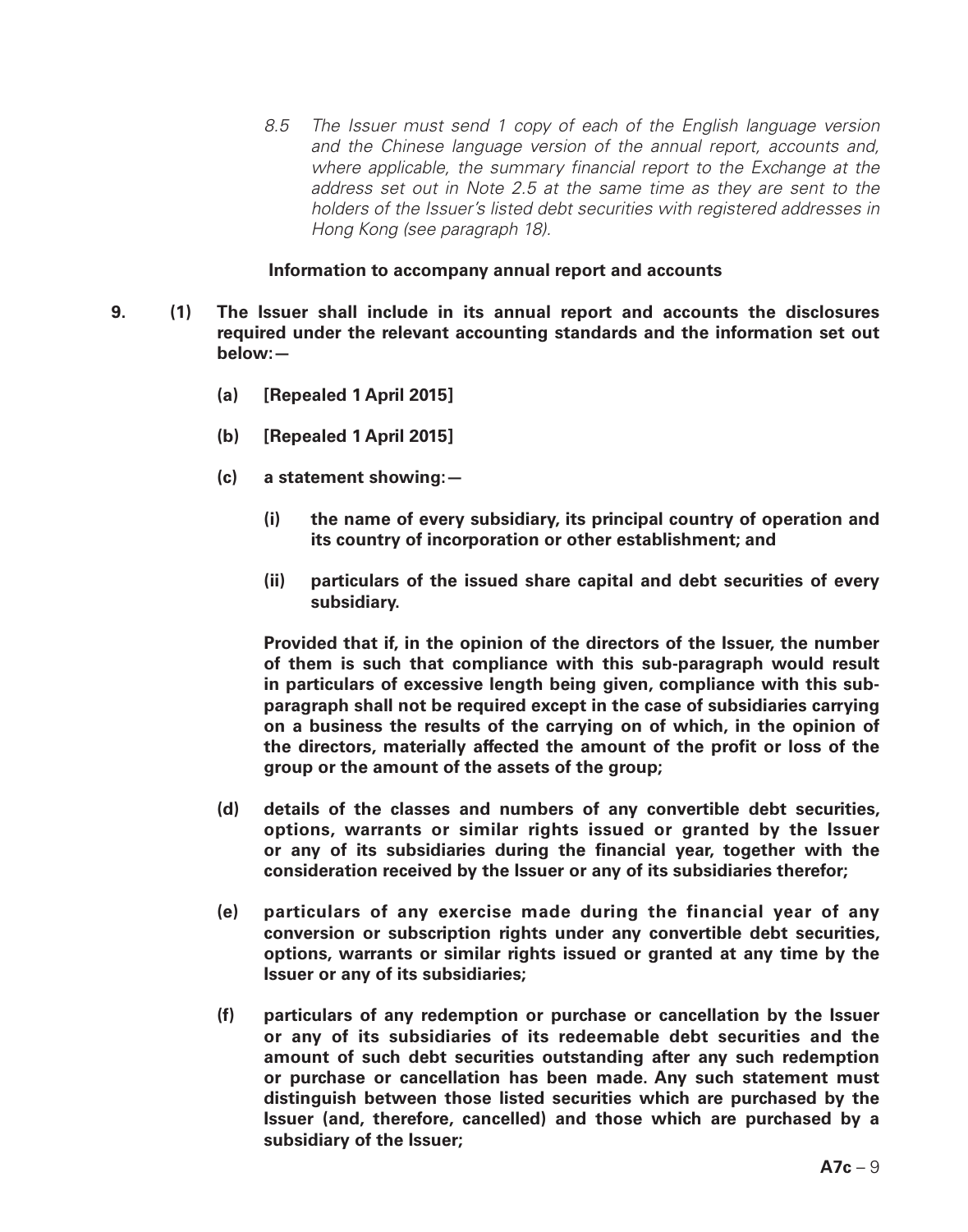- **(g) in the event of trading results shown by the accounts for the period under review differing materially from any published forecast made by the Issuer, an explanation for the difference;**
- **(h) if the Issuer is incorporated or otherwise established in Hong Kong, a statement by the directors as to the reasons for any significant departure from applicable standard accounting practices;**
	- *9.4 The Exchange supports the policy of the Hong Kong Institute of Certified Public Accountants in formulating and publishing financial reporting standards for Hong Kong. The Exchange expects the accounts of issuers incorporated or otherwise established in Hong Kong to comply with Hong Kong Financial Reporting Standards or International Financial Reporting Standards.*
- **(i) a statement as at the end of the financial year showing as regards, firstly, bank loans and overdrafts and, secondly, other borrowings of the group, the aggregate amounts repayable:—**
	- **(i) on demand or within a period not exceeding one year;**
	- **(ii) within a period of more than one year but not exceeding two years;**
	- **(iii) within a period of more than two years but not exceeding five years; and**
	- **(iv) within a period of more than five years; and**
- **(j) [Repealed 1 April 2015]**
- **(2) [Repealed 1 April 2015]**
- **10. If the relevant annual accounts do not give a true and fair view of the state of affairs and profit or loss of the Issuer or group, more detailed and/or additional information must be provided.**
	- *10.1 If the Issuer is not required to draw up its accounts so as to give a true and fair view but is required to draw them up to an equivalent standard, the Exchange may allow its accounts to be drawn up to that standard. Reference must, however, be made* to the Exchange. If Issuers are in doubt as to what more detailed and/or additional *information should be provided, they should apply to the Exchange for guidance.*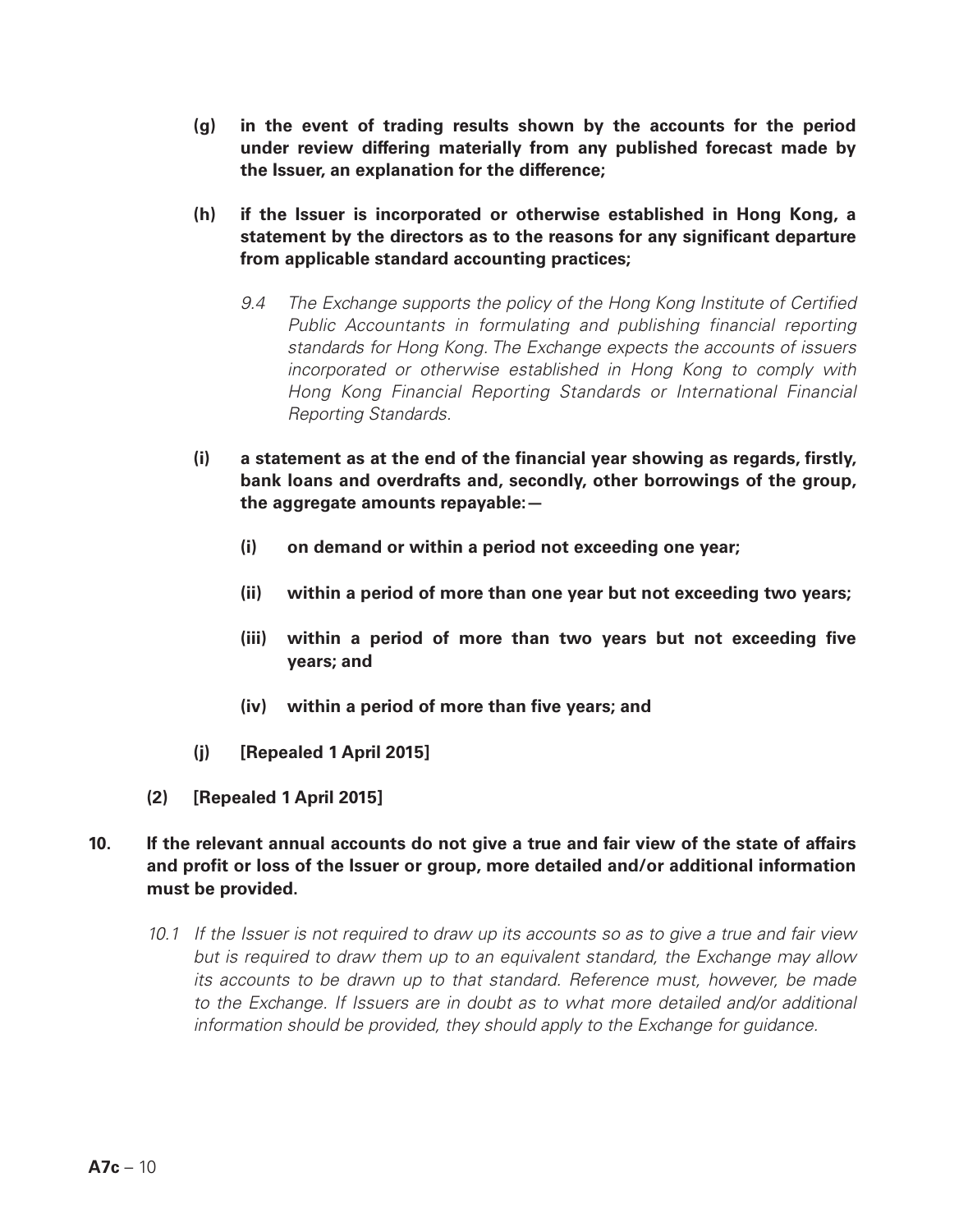## **NOTIFICATION**

## **After board meetings**

## **11. The Issuer shall inform the Exchange immediately after approval by or on behalf of the board of directors or other governing body of:—**

- **(1) any decision to pass any interest payment on listed debt securities;**
- **(2) any proposed change in the capital structure;**
	- *11.1 Once a decision has been made to submit any such proposal to the board, no dealings in any of the relevant debt securities should be effected by or on behalf of the Issuer or any of its subsidiaries until the proposal has been announced in accordance with rule 2.07C of the Exchange Listing Rules or abandoned.*

## **(3) any new issues of debt securities and, in particular, any guarantee or security in respect thereof;**

- *11.2 The notification of a new issue may be delayed while a marketing or underwriting is in progress.*
- **(4) any drawing, cancellation or redemption of listed debt securities; and**

# **(5) any decision to change the general character or nature of the business of the Issuer or group.**

*11.3 In discharging the obligations in this paragraph, regard to Note 2.5, and in particular to the Exchange's requirements from time to time in respect of the communication of information of an urgent nature, is required.*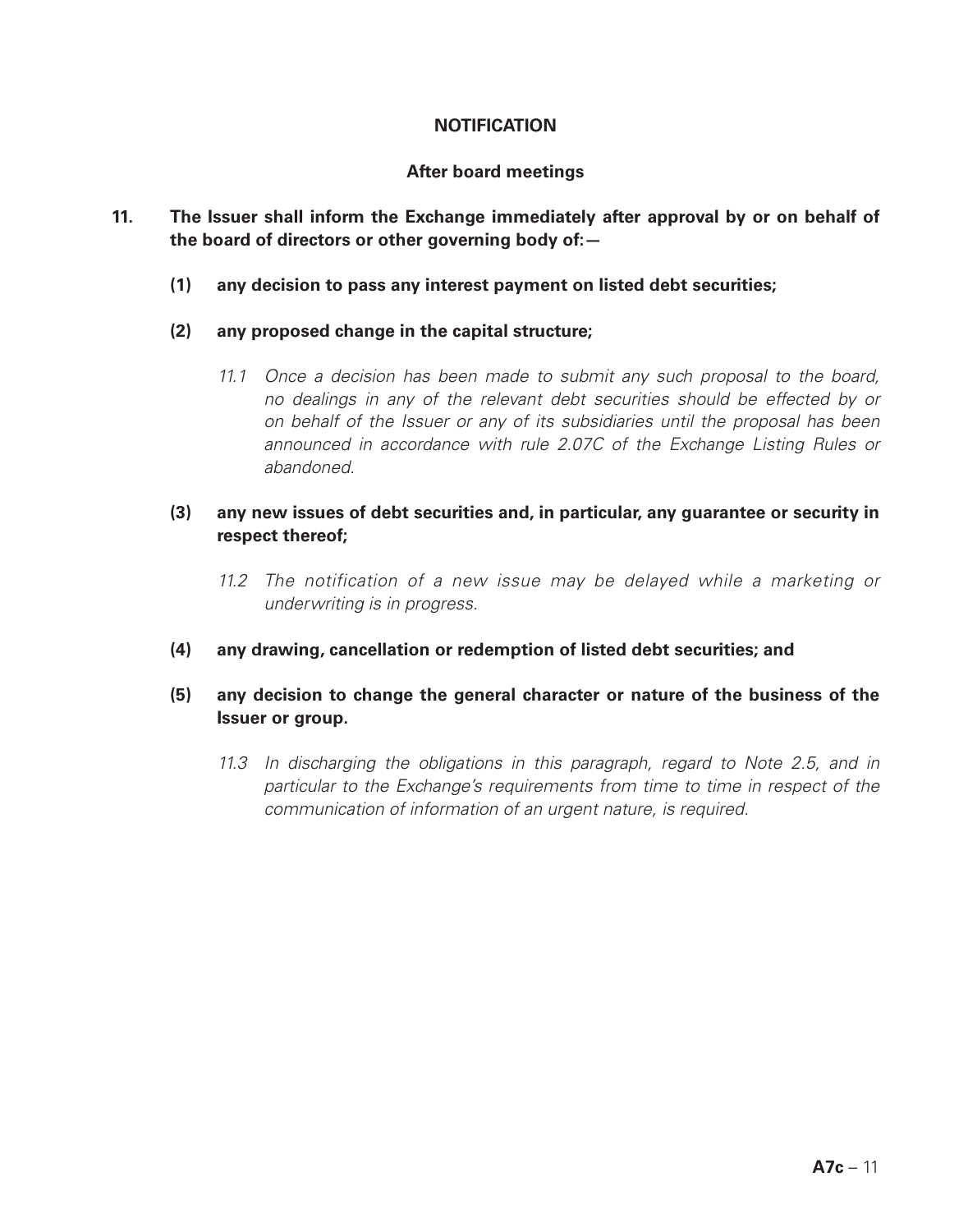### **Changes**

- **12. The Issuer shall inform the Exchange immediately of any decision made in regard to:—**
	- **(1) any proposed material alteration of its memorandum or articles of association or equivalent documents which would affect the rights of holders of its listed debt securities;**
	- **(2) any changes in its directorate, and shall procure that each new director or member of its governing body shall sign and lodge with the Exchange as soon as practicable after their appointment a declaration and undertaking in the form set out in Form B in Appendix 5 to the Exchange Listing Rules;**
	- **(3) any change in the rights attaching to any class of listed debt securities (including any change in the rate of interest carried by a debt security) and any change in the rights attaching to any shares into which any listed debt securities are convertible or exchangeable; and**
	- **(4) any change in its secretary, auditors or registered office or registered place of business in Hong Kong.**

**Information relating to rights involving the share capital of another company**

**13. Where listed debt securities carry rights of conversion or exchange into or subscription for the share capital of another company, or are guaranteed by another company, the Issuer must ensure that adequate information is at all times available about the other company and about any changes in the rights attaching to the shares to which such rights of conversion, exchange or subscription relate. This must include the availability of the annual report and accounts of the other company together with its half-yearly or other interim reports and any other information necessary for a realistic valuation of such listed debt securities to be made.**

**Proposed drawings and closure of books**

**14. The Issuer shall inform the Exchange in advance of all proposed drawings to effect partial redemptions, and, in the case of registered debt securities, the date on which it is proposed to close the books for the purpose of making a drawing. The Exchange must be informed immediately of the amount of the debt securities outstanding after any such drawing has been made.**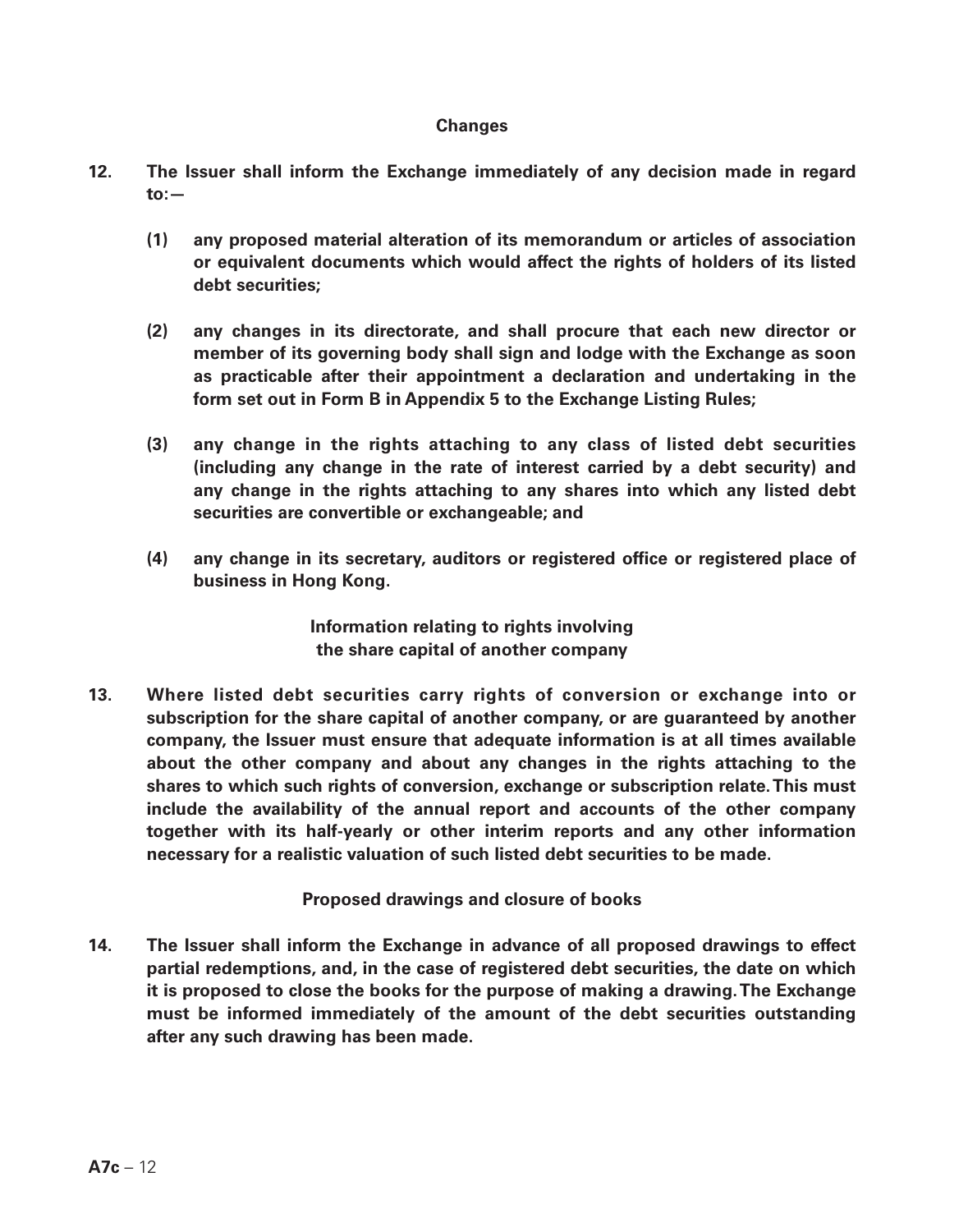### **Other listings**

**15. The Issuer must inform the Exchange immediately if any part of the listed debt securities of the Issuer or any of its subsidiaries is listed or dealt in on any other stock exchange, stating which stock exchange.**

### **Winding-up and liquidation**

- **16. (1) The Issuer shall inform the Exchange on the happening of any of the following events as soon as the same shall come to the attention of the Issuer:—**
	- **(a) the appointment of a receiver or manager either by any court having jurisdiction or under the terms of a debenture or any application to any court having jurisdiction for the appointment of a receiver or manager, or equivalent action in the country of incorporation or other establishment, in respect of the business or any part of the business of the Issuer or the property of the Issuer, its holding company or any major subsidiary;**
	- **(b) the presentation of any winding-up petition, or equivalent application in the country of incorporation or other establishment, or the making of any winding-up order or the appointment of a provisional liquidator, or equivalent action in the country of incorporation or other establishment, against or in respect of the Issuer, its holding company or any major subsidiary;**
	- **(c) the passing of any resolution by the Issuer, its holding company or any major subsidiary that it be wound-up by way of members' or creditors' voluntary winding-up, or equivalent action in the country of incorporation or other establishment;**
	- **(d) the entry into possession of or the sale by any mortgagee of a portion of the Issuer's assets which in aggregate value represents an amount in excess of 15 per cent. of the consolidated net tangible assets of the group; or**
	- **(e) the making of any final judgment, declaration or order by any court or tribunal of competent jurisdiction whether on appeal or at first instance which is not subject to any or further appeal, which may adversely affect the Issuer's enjoyment of any portion of its assets which in aggregate value represents an amount in excess of 15 per cent. of the consolidated net tangible assets of the group.**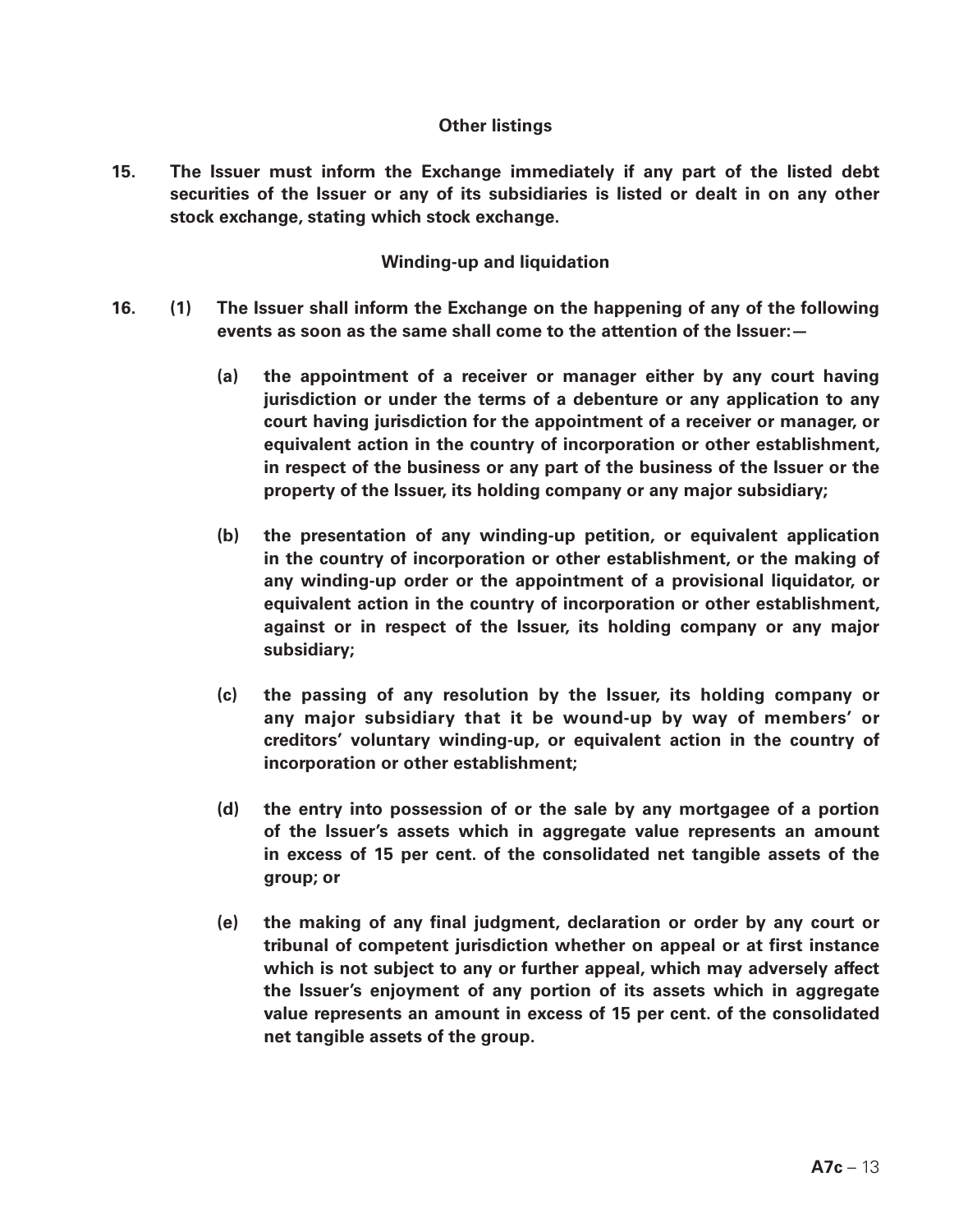- **(2) For the purposes of (1) above, a "major subsidiary" means a subsidiary representing 15 per cent. or more of the consolidated net tangible assets or pre-tax trading profits of the group.**
	- *16.1 [Repealed 1 October 2013]*

#### **ANNOUNCEMENTS, CIRCULARS AND OTHER DOCUMENTS**

## **Review of documents**

- **17. In addition to the specific requirements set out in the Exchange Listing Rules, the Issuer shall:—**
	- **(1) submit to the Exchange copies of drafts, for review before they are issued, of any announcements or advertisements relating to the issue of new or further debt securities or any announcements or advertisements the subject matter of which may involve a change in or relate to or affect arrangements regarding trading in its listed debt securities (including a suspension of dealings);**
	- **(2) submit to the Exchange copies of drafts, for review before they are issued, of any proposed amendment to its memorandum or articles of association or equivalent document which would affect the rights of the holders of its listed debt securities; and**
	- **(3) not issue any of such documents until the Exchange has confirmed to the Issuer that it has no further comments thereon.**
		- *17.1 Four copies of each document are required, which should be submitted in sufficient time for review and, if necessary, re-submission prior to final printing.*
		- *17.2 Every announcement or advertisement which has been reviewed by the Exchange in accordance with the provisions of paragraph 17(1) must contain on the front cover or on the top of the announcement or advertisement a prominent and legible disclaimer statement as follows:*

*"Hong Kong Exchanges and Clearing Limited and The Stock Exchange of Hong Kong Limited take no responsibility for the contents of this advertisement/ announcement, make no representation as to its accuracy or completeness and expressly disclaim any liability whatsoever for any loss howsoever arising from or in reliance upon the whole or any part of the contents of this advertisement/announcement."*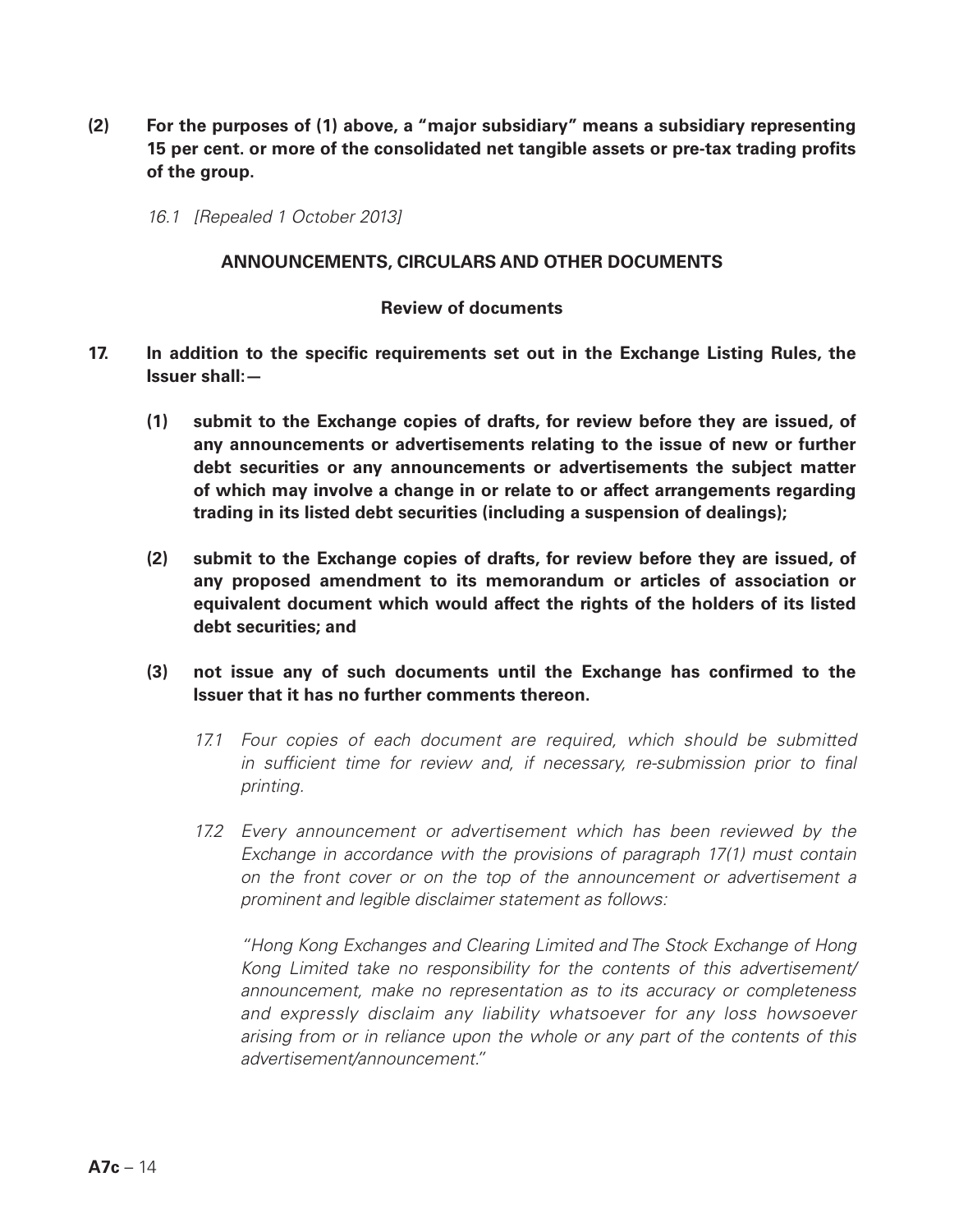**17A. The Issuer hereby authorises the Exchange to file "applications" (as defined in section 2 of the Securities and Futures (Stock Market Listing) Rules) and those corporate disclosure materials within the meaning of sections 7(1) and (2) of the Securities and Futures (Stock Market Listing) Rules received by the Exchange with the Commission pursuant to sections 5(2) and 7(3) of the Securities and Futures (Stock Market Listing) Rules respectively. Applications and relevant corporate disclosure materials shall be filed with the Exchange in such manner and number of copies as the Exchange may from time to time prescribe. The authorisation aforementioned shall not be altered or revoked in any way unless prior written approval has been obtained from the Exchange and the Exchange shall have the absolute discretion to grant such approval. In addition, the Issuer undertakes to execute such documents in favour of the Exchange perfecting the above authorisation as the Exchange may require.**

**Forwarding of documents, circulars, etc.**

- **18. The Issuer shall forward to the Exchange:—**
	- **(1) 1 copy of each of the English language version and the Chinese language version of:—**
		- **(a) [Repealed 1 September 2008]**
		- **(b) the annual report and accounts, and where applicable, its summary financial report, at the same time as they are despatched to the holders of its listed debt securities with registered addresses in Hong Kong; and**
		- **(c) any interim report prepared by the Issuer as soon as possible after it has been approved by the board of directors of the Issuer;**
		- *18.1 Wherever practicable the Issuer should provide the Exchange with such reasonable number of additional copies of these documents as the Exchange may request.*
	- **(2) one copy of notices of meetings and notices by advertisement to holders of its bearer debt securities at the same time as they are issued; and**
	- **(3) upon request by the Exchange, such number as may be requested of certified copies of all resolutions of the holders of listed debt securities, within 15 days after they are passed.**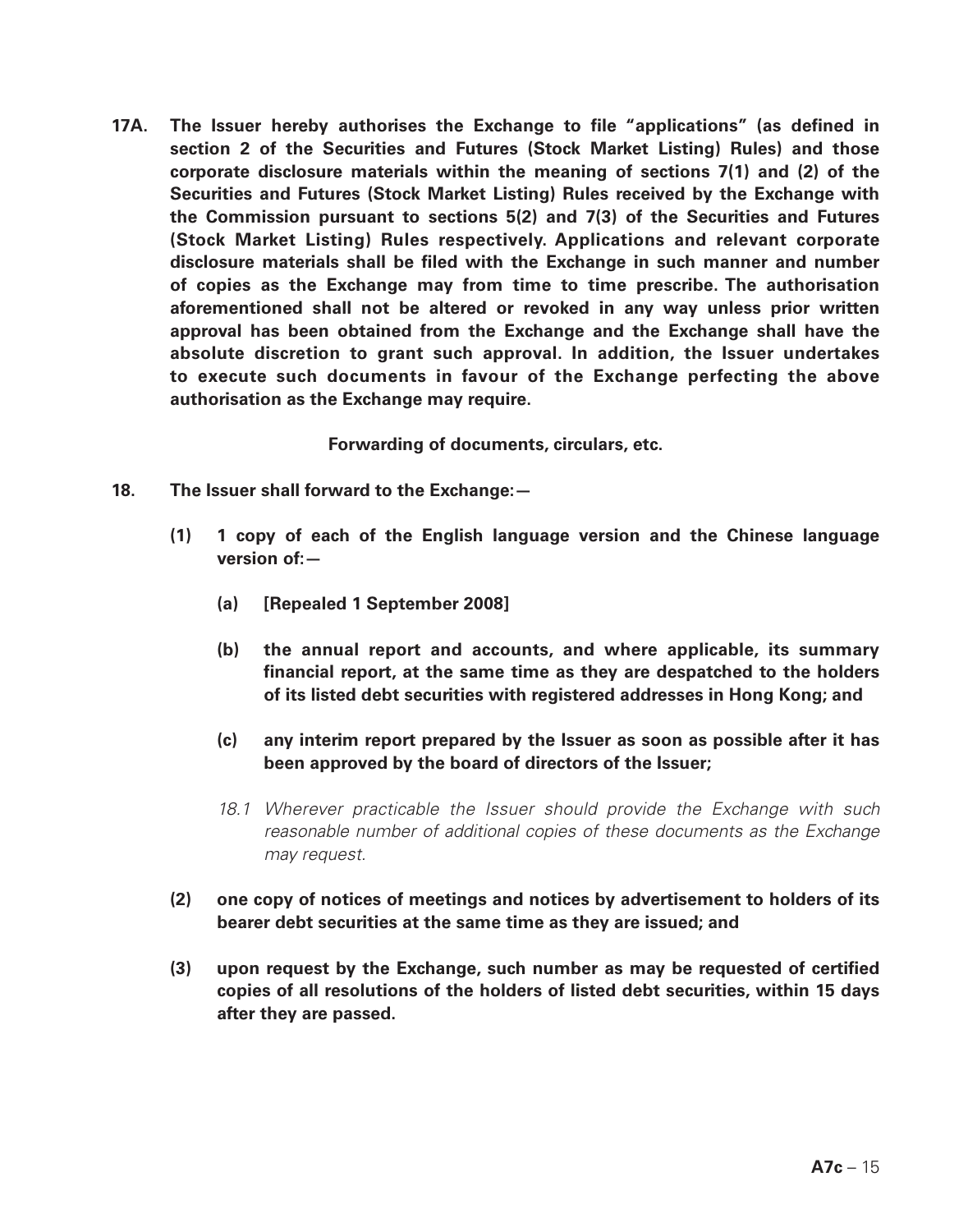### **Circulars to holders of debt securities**

- **19. (1) In the event of a circular being issued to the holders of any of the Issuer's listed debt securities, the Issuer shall issue a copy or summary of such circular to the holders of all its other debt securities listed on the Exchange (not being bearer debt securities) unless the contents of such circular are of no material concern to such other holders.**
	- *19.1 Where there is a class of listed debt securities in bearer form, it may be sufficient to publish an announcement in accordance with rule 2.07C of the Exchange Listing Rules referring to the circular and giving an address or addresses from which copies can be obtained.*
	- **(2) The Issuer must ensure that all necessary facilities and information are available to enable holders of its listed debt securities to exercise their rights. In particular, it must inform holders of the holding of meetings which they are entitled to attend, enable them to exercise their right to vote, where applicable, and publish notices in accordance with rule 2.07C of the Exchange Listing Rules or distribute circulars giving details of the allocation and payment of interest in respect of such securities, the issue of new debt securities (including arrangements for the allotment, subscription, renunciation, conversion or exchange of such debt securities) and repayment of debt securities.**

# **TRADING AND SETTLEMENT**

**Registration services, issue of certificates, registration and other fees**

- **20. (1) The Issuer (or its paying agent or registrar) must provide a standard securities registration service in relation to its listed securities in accordance with paragraph 20(2). The Issuer (or its paying agent or registrar) may, but shall not be obliged to, provide an optional securities registration service in accordance with paragraph 20(3) and/or an expedited securities registration service in accordance with paragraph 20(4). The Issuer (or its paying agent or registrar) must also provide a bulk securities registration service in accordance with paragraph 20(5) and a certificate replacement service in accordance with paragraph 20(6). The Issuer shall ensure that where the Issuer (or its paying agent or registrar) charges a fee for registering transfers or cancelling, splitting, consolidating or issuing definitive certificates relating to the Issuer's listed securities, such fee must not exceed, in total, the applicable amounts prescribed in the following sub-paragraphs.**
	- **(2) (a) Standard securities registration service: The Issuer shall (or shall procure that its paying agent or registrar shall) issue definitive certificates arising out of a registration of transfer or the cancelling, splitting, consolidating or issuing (otherwise than pursuant to paragraph 20(6)) of certificates within:—**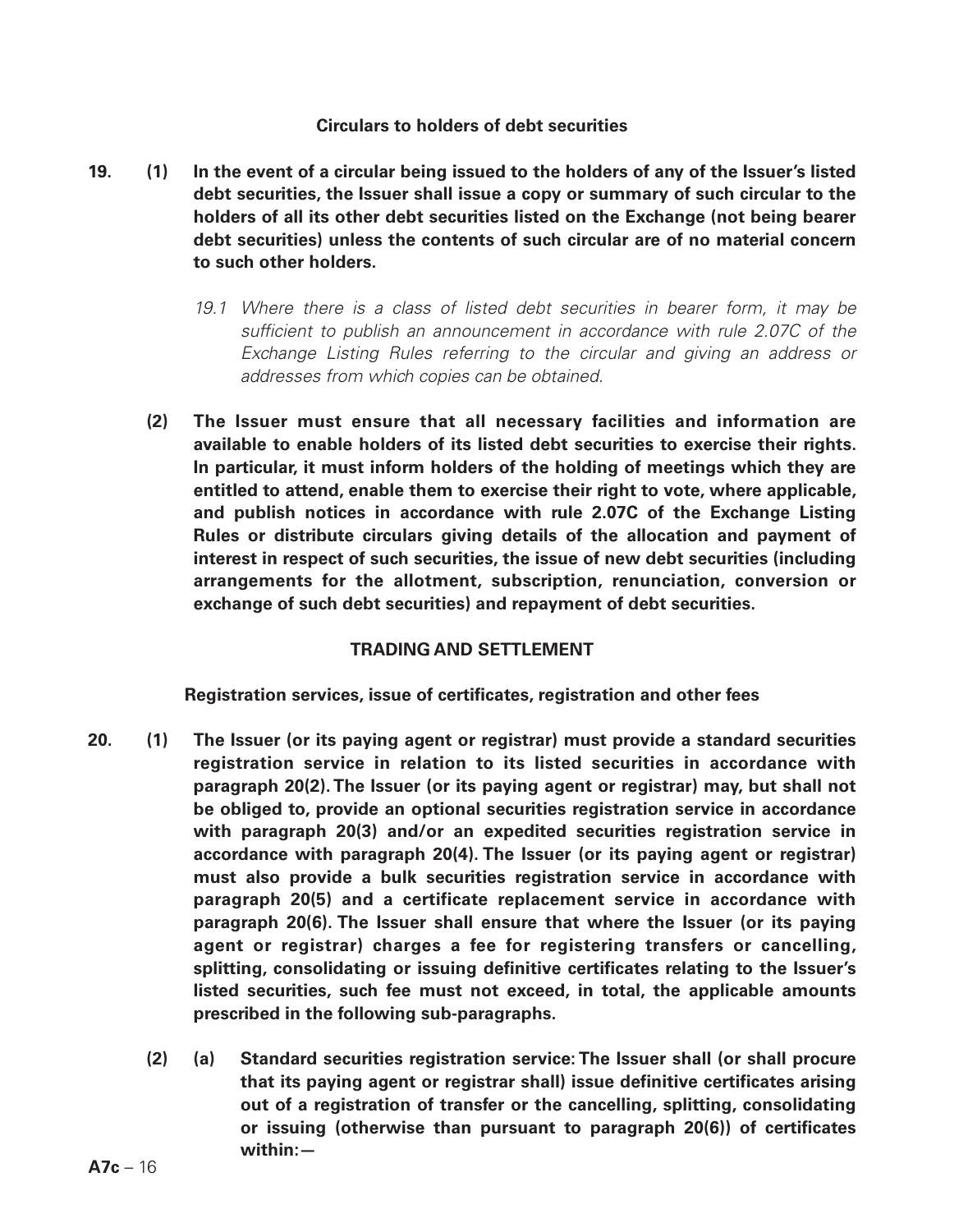- **(i) 10 business days of the date of expiration of any right of renunciation; or**
- **(ii) 10 business days of the receipt of properly executed transfer or other relevant documents or the relevant certificates.**
- **(b) The fee for registration pursuant to the standard securities registration service shall not exceed, in total, the higher of the following:—**
	- **(i) HK\$2.50 multiplied by the number of certificates issued; or**
	- **(ii) HK\$2.50 multiplied by the number of certificates cancelled.**
- **(3) (a) Optional securities registration service: The Issuer (or its paying agent or registrar) may, but shall not be obliged to, provide an optional securities registration service under which definitive certificates are required to be issued within:—**
	- **(i) 6 business days of the date of expiration of any right of renunciation; or**
	- **(ii) 6 business days of the receipt of properly executed transfer or other relevant documents or the relevant certificates.**
	- **(b) The fee for registration pursuant to the optional securities registration service shall not exceed, in total, the higher of the following:—**
		- **(i) HK\$3.00 multiplied by the number of certificates issued; or**
		- **(ii) HK\$3.00 multiplied by the number of certificates cancelled.**
	- **(c) If the Issuer (or its paying agent or registrar) fails to effect any registration within the period of 6 business days specified in subparagraph (a) above, the fee for such registration shall be that determined in accordance with paragraph 20(2)(b).**
- **(4) (a) Expedited securities registration service: The Issuer (or its paying agent or registrar) may, but shall not be obliged to, provide an expedited securities registration service under which definitive certificates are required to be issued within:—**
	- **(i) 3 business days of the date of expiration of any right of renunciation; or**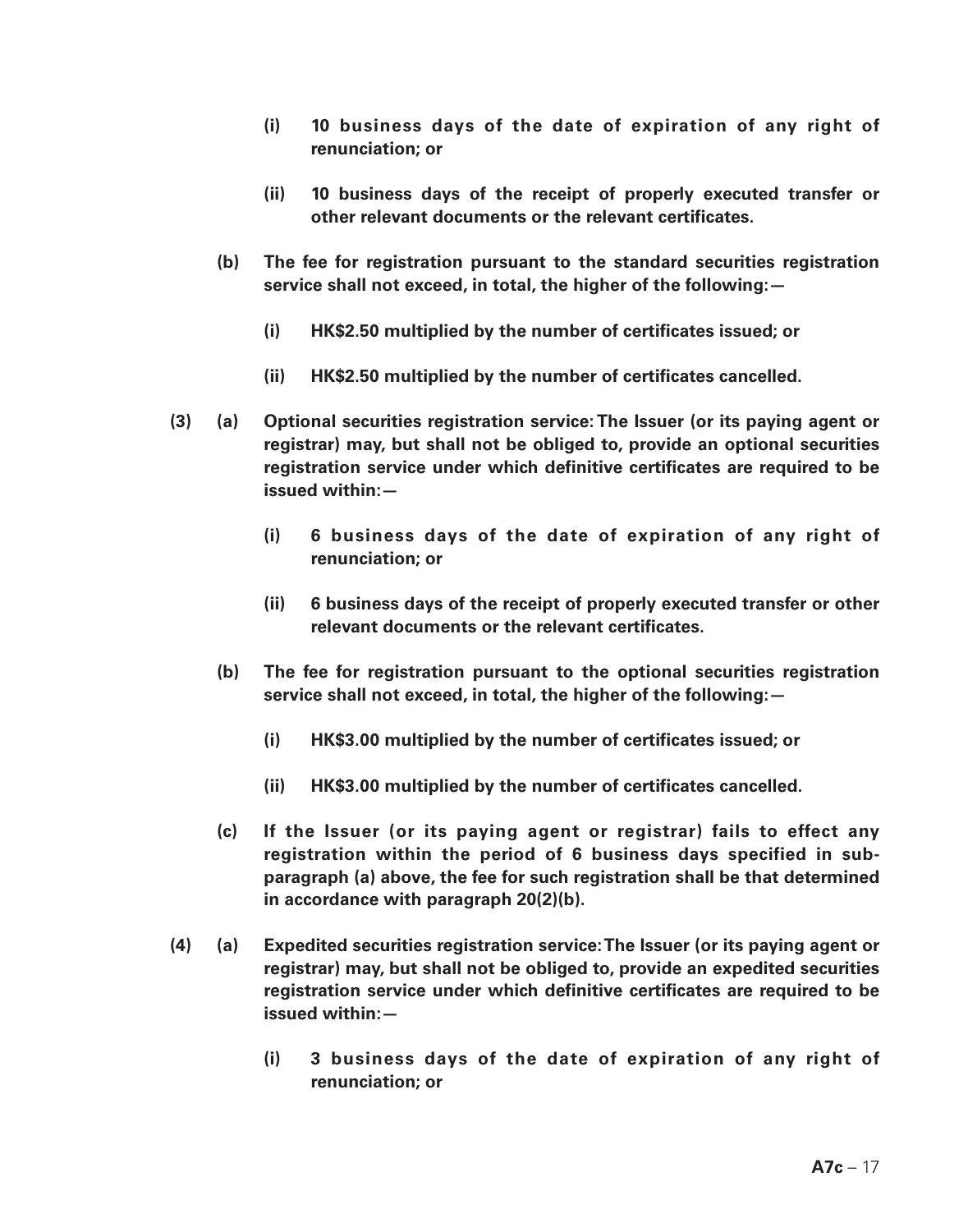- **(ii) 3 business days of the receipt of properly executed transfer or other relevant documents or the relevant certificates.**
- **(b) The fee for registration pursuant to the expedited securities registration service shall not exceed, in total, the higher of the following:—**
	- **(i) HK\$20.00 multiplied by the number of certificates issued; or**
	- **(ii) HK\$20.00 multiplied by the number of certificates cancelled.**
- **(c) If the Issuer (or its paying agent or registrar) fails to effect any registration within the period of 3 business days specified in subparagraph (a) above, the registration shall be performed free of charge.**
- **(5) (a) Bulk securities registration service: The Issuer shall (or shall procure that its paying agent or registrar shall) provide a bulk securities registration service, for transfers of listed securities representing 2,000 or more board lots of the Issuer's listed securities where the securities are being transferred from the name of a single holder into the name of another or the same single holder. Certificates shall be issued pursuant to the bulk securities registration service within 6 business days of the receipt of properly execute transfers or other relevant documents or the relevant certificates.**
	- **(b) The fee for registration pursuant to the bulk securities registration service shall not exceed, in total, the higher of the following:—**
		- **(i) HK\$2.00 multiplied by the number of certificates issued; or**
		- **(ii) HK\$2.00 multiplied by the number of certificates cancelled.**
- **(6) Certificate replacement service: The Issuer shall (or shall procure that its paying agent or registrar shall) provide a certificate replacement service. The fee for replacing certificates:—**
	- **(a) representing securities with a market value of HK\$200,000 or less (at the time the request for replacement is made) for a person named on the register shall not exceed HK\$200.00, plus the costs incurred by the Issuer (or its paying agent or registrar) in publishing the required public notice; or**
	- **(b) either:—**
		- **(i) representing securities with a market value of more than HK\$200,000 (at the time the request for replacement is made); or**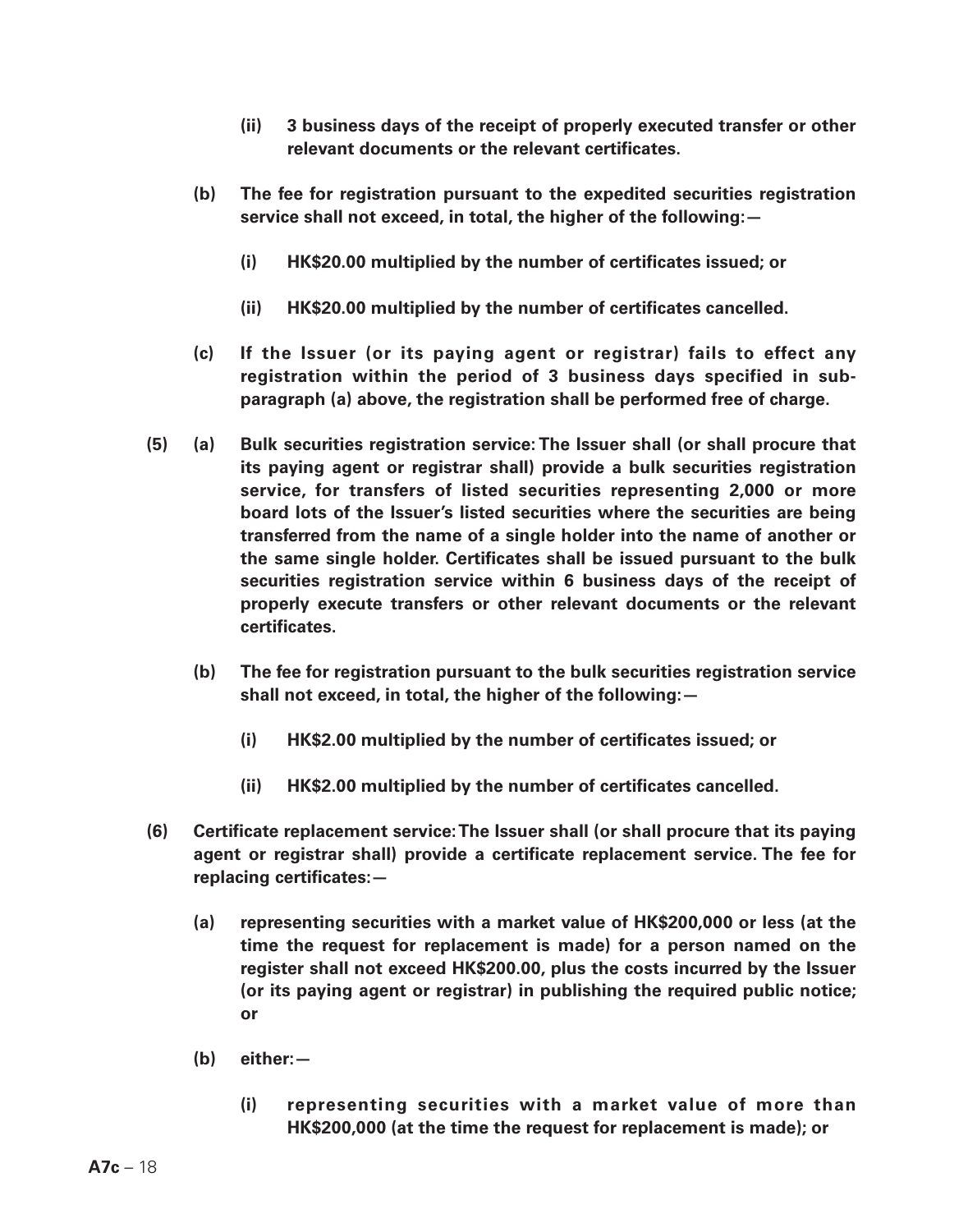**(ii) for a person not named on the register (irrespective of the market value of the securities concerned);**

**shall not exceed HK\$400.00, plus the costs incurred by the Issuer (or its paying agent or registrar) in publishing the required public notice.**

- **(7) For the purposes of this paragraph 20 only:—**
	- **(a) the expression "business day" shall exclude Saturdays, Sundays and public holidays in Hong Kong; and**
	- **(b) in computing any period of business days, such period shall be inclusive of the business day on which the relevant transfers, certificates or other documents were received (or, if such documents were not received on a business day, the business day next following their receipt) and of the business day on which the relevant certificates were delivered or otherwise made available.**
- **(8) The Issuer shall ensure that where the Issuer (or its paying agent or registrar) charges a fee for registering other documents relating to or affecting the title to the Issuer's listed securities (e.g. probate, letters of administration, certificates of death or marriage, powers of attorney or other instruments or memoranda and articles of association in respect of a new corporate holder) or for marking or noting documents, such fee must not exceed HK\$5 per item per register:**
	- *20.1 "per item" shall be defined to mean each of such other documents submitted for registration.*
- **(9) It is the responsibility of an Issuer whose paying agent or registrar is in breach of any of the above provisions of this Agreement to report such breach to the Exchange as soon as it becomes aware of the breach and the Exchange reserves the right to communicate such information to the Commission.**
- **(10) Save as provided above the Issuer shall ensure that neither it nor its paying agent or registrar or other agents will charge holders or transferee any other fees for any dealings with them in connection with the transfer or transmission of its listed securities.**
- **(11) References in paragraph 20 to the Issuer's registrar or paying agent providing a service, or to the Issuer procuring that its registrar or paying agent shall provide a service, shall not relieve the Issuer of any obligations in respect of any acts or omissions of its registrar or paying agent.**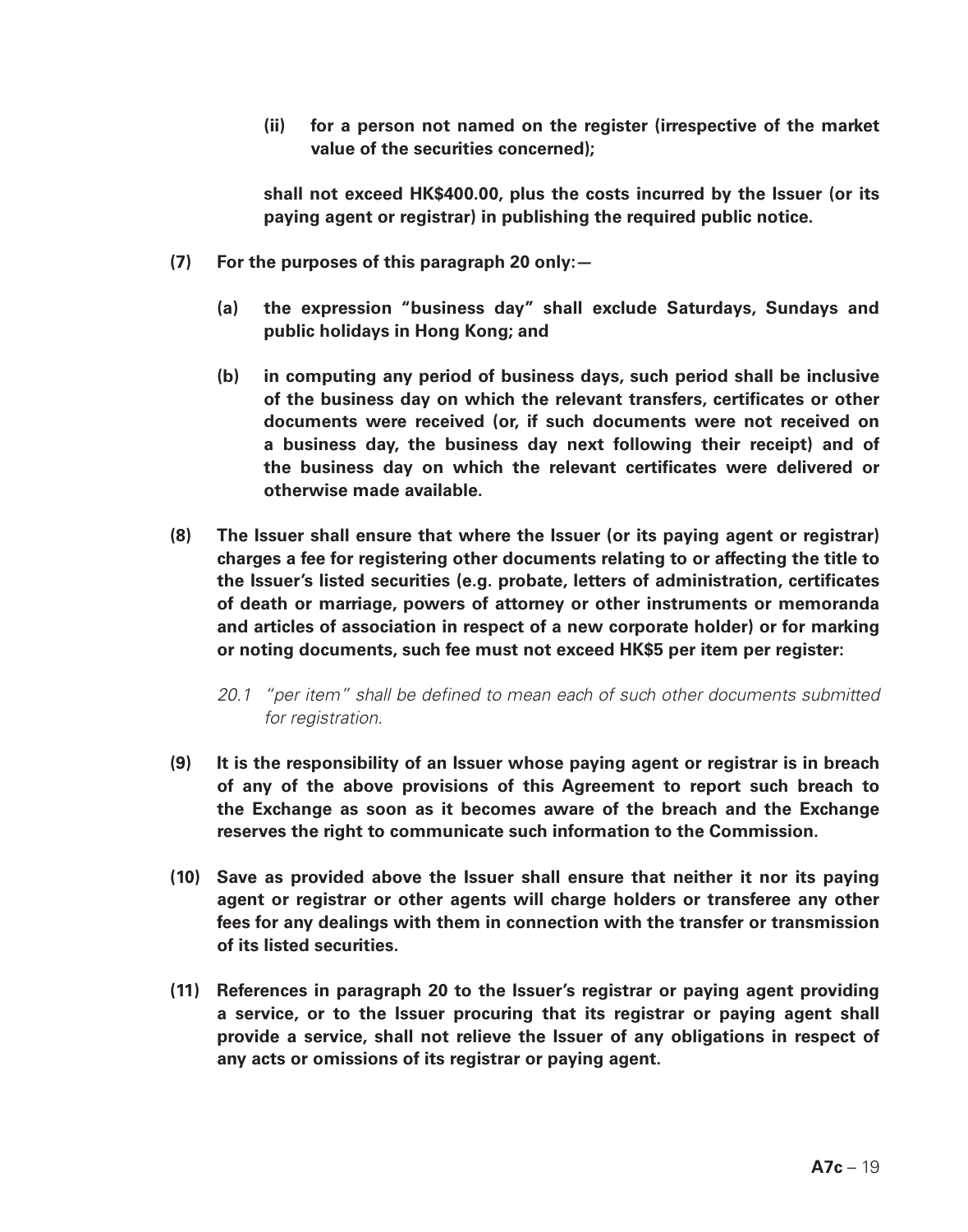### **Trading limits**

**21. Where the market price of the debt securities of the Issuer approaches the extremities of HK\$0.01 or HK\$9,995.00, the Exchange reserves the right to require the Issuer either to change the trading method or to proceed with a consolidation or splitting of its securities.**

### **GENERAL**

#### **Paying agent**

**22. The Issuer must appoint and maintain a paying agent and/or, where appropriate, a registrar in Hong Kong until the date on which no listed debt security is outstanding, unless the Issuer itself performs these functions. Such paying agent must provide facilities for obtaining new debt securities, in accordance with the terms and conditions of the debt securities, to replace those debt securities which have been damaged, lost, stolen or destroyed and for all other purposes provided for in the terms and conditions of the debt securities.**

### **Equality of treatment**

## **23. The Issuer shall ensure equality of treatment for all holders of its listed debt securities of the same class in respect of all rights attaching to such securities.**

*23.1 In the case of overseas issuers the Exchange may, in exceptional circumstances, permit early repayment contrary to this paragraph, provided that such repayment is in accordance with national law.*

#### **Response to enquiries**

- **24. Where the Exchange makes enquiries concerning unusual movements in the price or trading volume of the Issuer's listed debt securities, the possible development of a false market in the securities, or any other matters, the Issuer shall respond promptly as follows:** 
	- **(1) provide to the Exchange and, if requested by the Exchange, announce, any information relevant to the subject matter(s) of the enquiries which is available to it, so as to inform the market or to clarify the situation; or**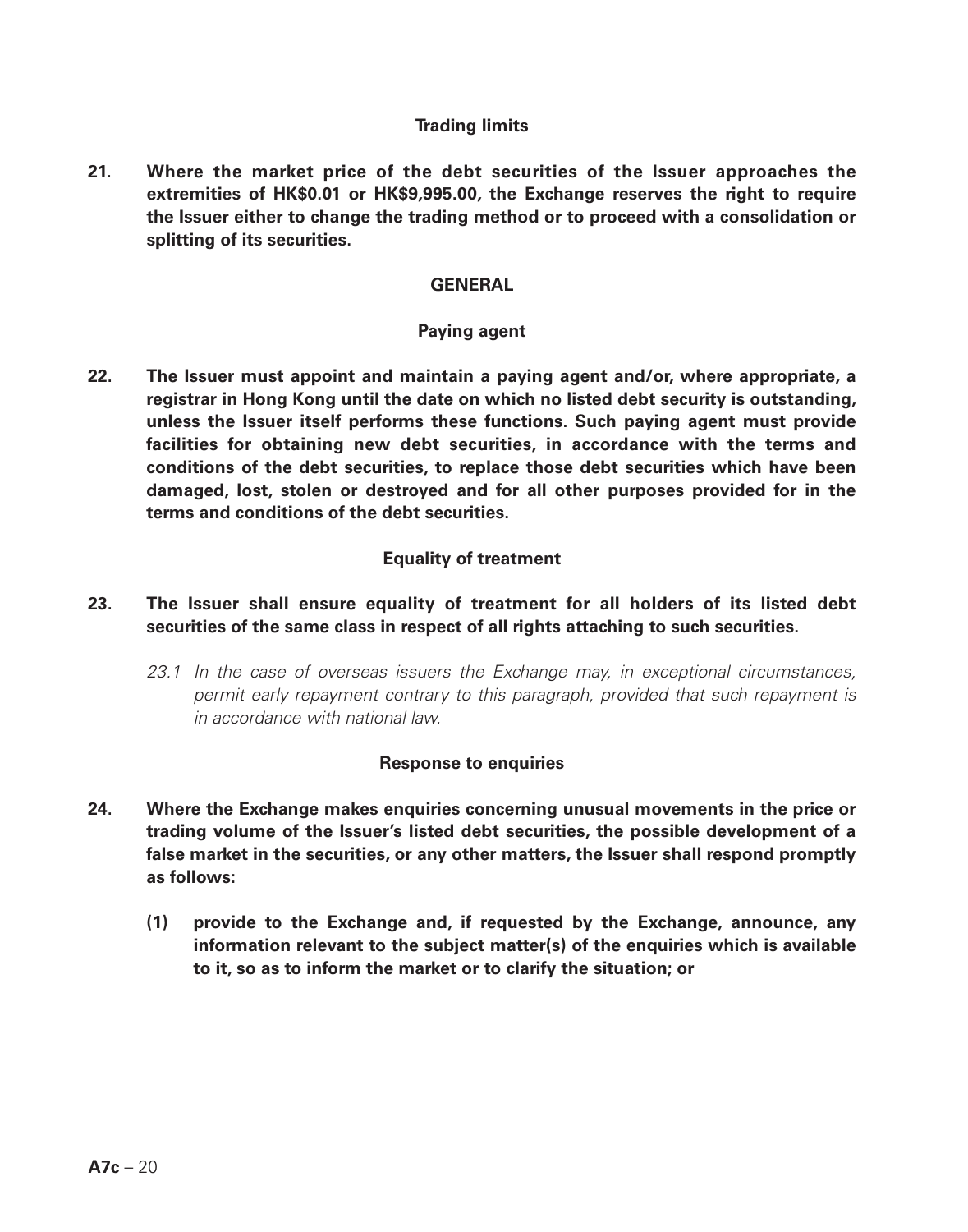- **(2) if, and only if, the directors of the Issuer, having made such enquiry with respect to the Issuer as may be reasonable in the circumstances, are not aware of any matter or development that is or may be relevant to the unusual trading movement of its listed debt securities, or information necessary to avoid a false market, or any inside information which needs to be disclosed under the Securities and Futures Ordinance, and if requested by the Exchange, make an announcement containing a statement to that effect.** 
	- *Notes: 1. The Issuer does not need to disclose inside information under the Rules if disclosure of the information is exempted under the Inside Information Provisions.*
		- *2. The Exchange reserves the right to direct a trading halt of the Issuer's securities if an announcement under paragraph 24(1) or 24(2) cannot be made promptly.*

## **Trading halt or trading suspension**

- **24A. Without prejudice to the Exchange's ability to direct the halt, suspension and resumption of trading in the Issuer's listed debt securities, the Issuer and/or the Guarantor must, as soon as reasonably practicable, apply for a trading halt or a trading suspension in any of the following circumstances where an announcement cannot be made promptly:**
	- **(1) the Issuer and/or the Guarantor has information which must be disclosed under paragraph 2(1)(b) or 2A; or**
	- **(2) the Issuer and/or the Guarantor reasonably believes that there is inside information which must be disclosed under the Inside Information Provisions; or**
	- **(3) circumstances exist where it reasonably believes or it is reasonably likely that confidentiality may have been lost in respect of inside information which:**
		- **(a) is the subject of an application to the Commission for a waiver; or**
		- **(b) falls within any of the exceptions to the obligation to disclose inside information under the Inside Information Provisions in section 307D(2) of the SFO.**
		- *Note: The Issuer and/or the Guarantor does not need to disclose inside information under the Rules if disclosure of the information is exempted under the Inside Information Provisions.*